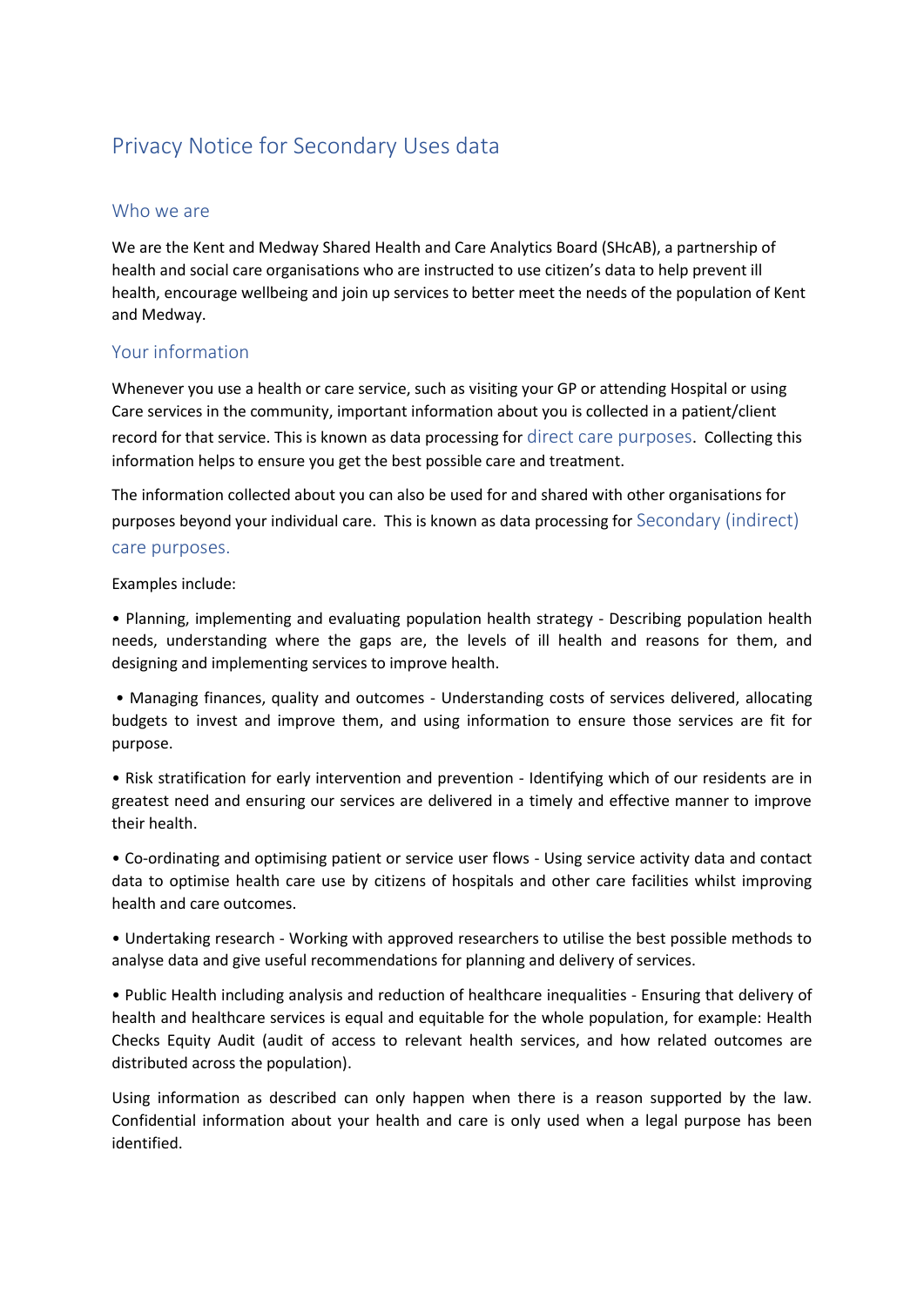The SHcAB will receive requests to use data collected routinely by organisations across the Kent and Medway Integrated Care System and make sure it is allowed by law. The information from more than one source may be joined together and used.

Details of each project, including the legal basis, can be foun[d Projects | Kent KERNEL \(kmkernel.org\)](https://www.kmkernel.org/projects)

## What type of information is used

The data that is routinely collected about you would include Personal Identifying Data and Special categories of Personal Data. For further information about your data please visit: [www.ico.org.uk/your-data-matters.](http://www.ico.org.uk/your-data-matters)

Anonymised data – data where personal identifiable identifiers have been removed. Data protection laws and the Common Law of Confidentiality to do not apply to anonymised data.

Pseudonymised data – data where any information which could be used to identify an individual has been replaced with a fake identifier. Pseudonymised data remains personal data and as such the Common Law Duty of Confidentiality and Data Protection legislation apply and there must be a lawful reason for using such data.

Personal Identifying data – The Common Law Duty of Confidentiality and Data Protection legislation apply and there must be a lawful reason for using such data.

#### Your rights

Data Protection laws give you rights in respect of the personal information that is held about you. You have the right to:

- √ Be informed why, where and how your information is used
- √ Get access to it
- √ Rectify or change it if it inaccurate or incomplete
- X Erase or remove it
- √ Restrict or stop processing it
- X Move, copy or transfer it
- √ Object to it being processed or used
- $\sqrt{V}$  Know if a decision was made by a computer rather than a person

#### Our Data Protection Officer (DPO)

The SHcAB Information Governance & Data Analytics group is assisted by an appointed Data Protection Officer (DPO) of the Kent & Medway ICS to monitor compliance with the GDPR, and will inform and advise us of data protection obligations, provides advice regarding Data Protection Impact Assessments (DPIAs) and will act as a contact point for data subjects and the ICO. Our Data Protection Officer can be contacted via the KeRNEL website.